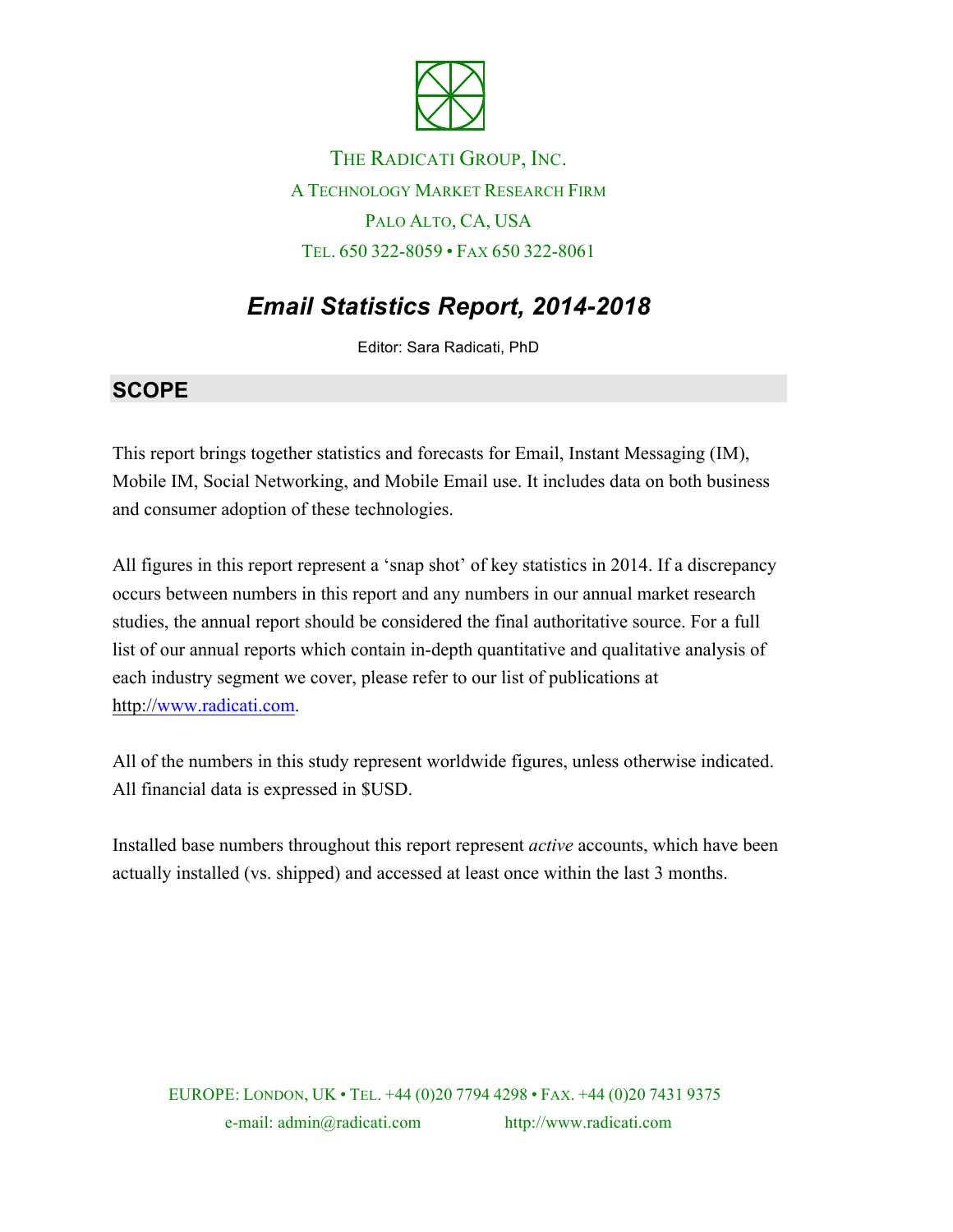## **METHODOLOGY**

The information and analysis in this report are based on primary research conducted by The Radicati Group, Inc. Our proprietary methodology combines information derived from three principal sources:

- a. Our Worldwide Database which tracks user population, seat count, enterprise adoption and IT use from 1993 onwards.
- b. Surveys conducted on an on-going basis in all market areas which we cover.
- c. Market share, revenue, sales and customer demand information derived from vendor briefings.

Forecasts are based on historical information as well as our in-depth knowledge of market conditions and how we believe markets will evolve over time.

Finally, secondary research sources have also been used, where appropriate, to crosscheck all the information we collect. These include company annual reports and other financial disclosures, industry trade association material, published government statistics and other published sources.

Our research processes and methodologies are proprietary and confidential.

### **EXECUTIVE SUMMARY**

- The number of worldwide email accounts continues to grow from over 4.1 billion accounts in 2014 to over 5.2 billion accounts by the end of 2018. The total number of worldwide email users, including both business and consumer users, is also increasing from over 2.5 billion in 2014 to over 2.8 billion in 2018.
- Email remains the most pervasive form of communication in the business world, while other technologies such as social networking, instant messaging (IM), mobile IM, and others are also taking hold, email remains the most ubiquitous form of business communication.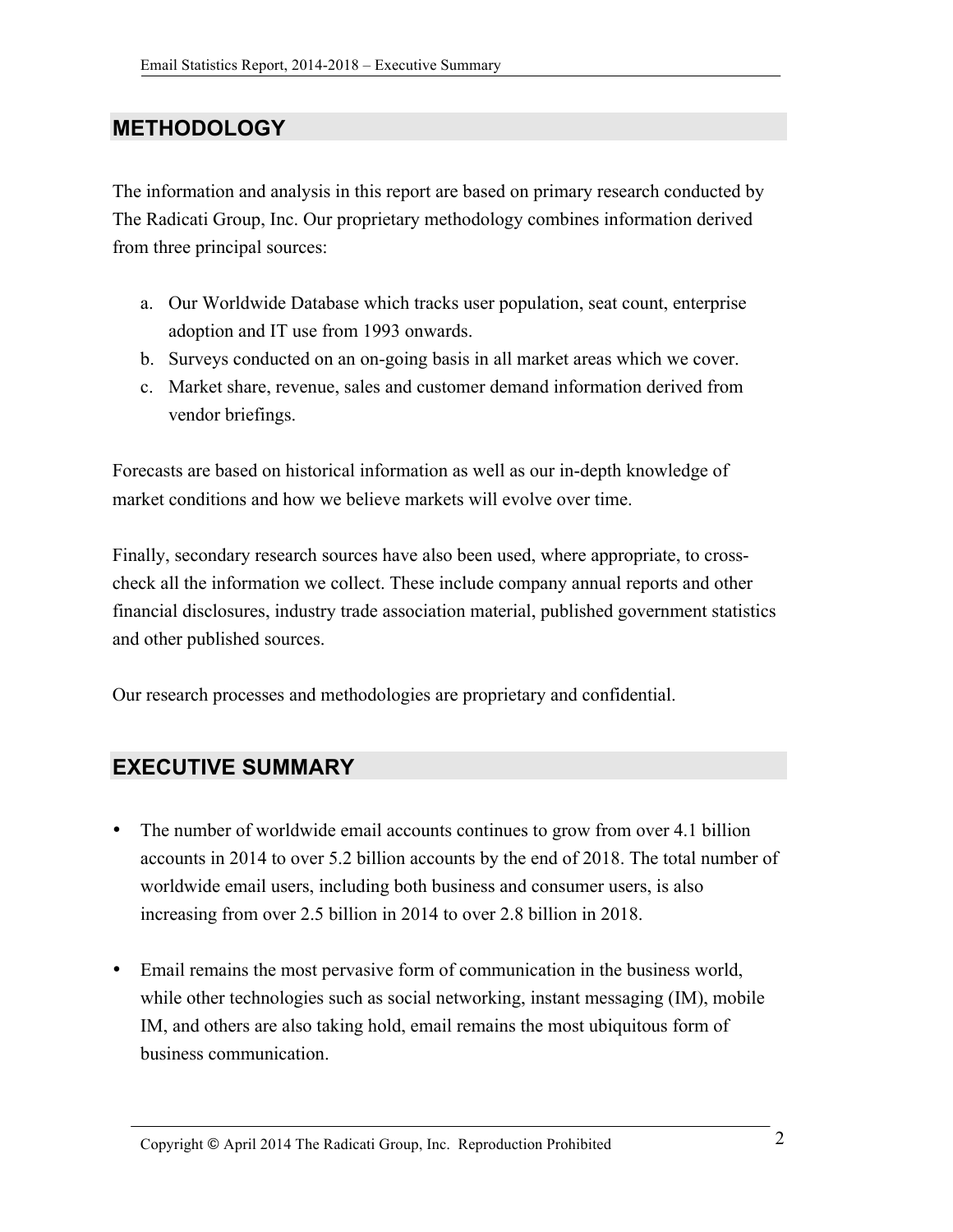In addition, email is integral to the overall Internet experience as an email account (i.e. email address) is required to sign up to any online activity, including social networking sites, instant messaging and any other kind of account or presence on the Internet.

|                                     | 2014    | 2015  | 2016  | 2017  | 2018  |
|-------------------------------------|---------|-------|-------|-------|-------|
| <b>Worldwide Email Accounts (M)</b> | 4,116   | 4,353 | 4,626 | 4,920 | 5,235 |
| %Growth                             |         | 6%    | 6%    | 6%    | 6%    |
|                                     |         |       |       |       |       |
| Worldwide Email Users* (M)          | 2,504   | 2,586 | 2,672 | 2,760 | 2,849 |
| % Growth                            |         | 3%    | 3%    | 3%    | 3%    |
|                                     |         |       |       |       |       |
| Average Accounts Per User           | $1.6\,$ | 1.7   | 1.7   | 1.8   | 1.8   |

**Table 1: Worldwide Email Accounts and User Forecast (M), 2014–2018**

*(\*) Note: Includes both Business and Consumer Email users.*

- In 2014, the majority of email traffic comes from the business world, which accounts for over 108.7 billion emails sent and received per day. Email remains the most common form of communication in the business space. Email use is growing in the business sector and by 2018, business email will account for over 139.4 billion emails sent and received per day.
	- o Consumer email traffic, however, is slowing down. While there is a growing number of Consumer email accounts and users, Consumers on average are sending and receiving fewer emails and are opting instead for other forms of communication such as social networking sites, instant messaging, Mobile IM, and SMS/text messaging.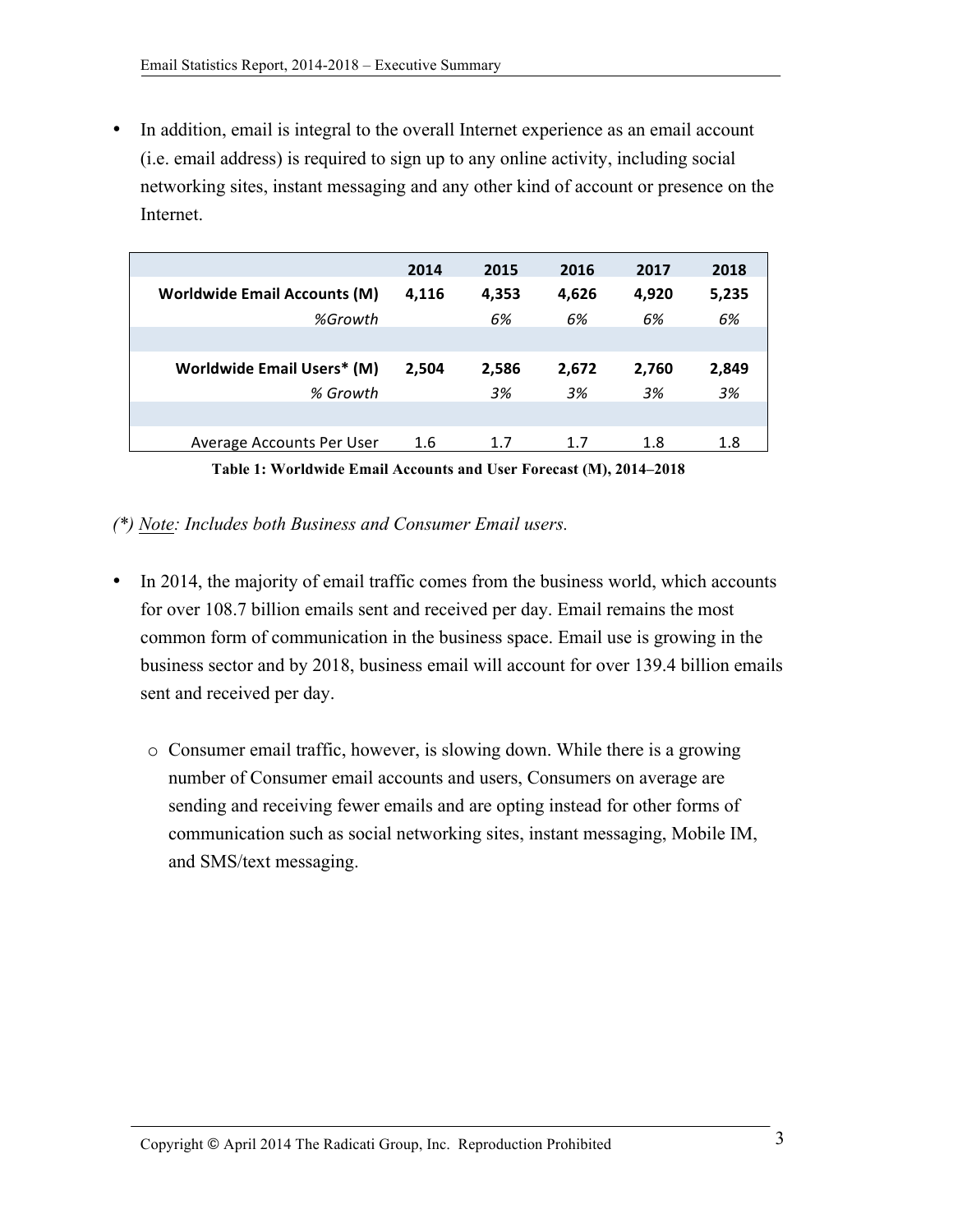| <b>Daily Email Traffic</b>                       |       | 2015  | 2016  | 2017  | 2018  |
|--------------------------------------------------|-------|-------|-------|-------|-------|
| Total Worldwide Emails Sent/Received Per Day (B) | 196.3 | 204.1 | 212.1 | 220.4 | 227.7 |
| % Growth                                         |       | 4%    | 4%    | 4%    | 3%    |
|                                                  |       |       |       |       |       |
| <b>Business Emails Sent/Received Per Day (B)</b> | 108.7 | 116.2 | 123.9 | 132.1 | 139.4 |
| % Growth                                         |       | 7%    | 7%    | 7%    | 6%    |
|                                                  |       |       |       |       |       |
| <b>Consumer Emails Sent/Received Per Day (B)</b> | 87.6  | 87.9  | 88.2  | 88.3  | 88.3  |
| % Growth                                         |       | 0.3%  | 0.3%  | 0.1%  | 0.0%  |

**Table 2: Worldwide Daily Email Traffic (B), 2014-2018**

• Business users send and receive on average 121 emails a day in 2014, and this is expected to grow to 140 emails a day by 2018.

| <b>Business Email</b>                             | 2014 | 2015 | 2016 | 2017 | 2018 |
|---------------------------------------------------|------|------|------|------|------|
| <b>Average Number of Emails Sent/Received per</b> | 121  | 126  | 131  | 136  | 140  |
|                                                   |      |      |      |      |      |
| <b>Average Number of Emails Received</b>          | 85   | 88   | 91   | 95   | 97   |
| Average Number of Legitimate Emails               | 75   | 77   | 79   | 83   | 83   |
| Average Number of Spam Emails*                    | 10   | 11   | 12   | 12   | 14   |
|                                                   |      |      |      |      |      |
| <b>Average Number of Emails Sent</b>              | 36   | 38   | 40   | 41   | 43   |

**Table 3: Business Emails Sent/Received Per User/Day, 2014 - 2018**

*(\*) Note: This table shows only spam actually delivered to the user mailbox, not spam caught by reputation filters or trapped in quarantine folders. This includes both actual spam as well as "graymail", for instance newsletters or notifications that a user may have signed up for at one time but no longer wants to receive.*

• Social Networking will grow from about 3.6 billion accounts in 2014 to over 5.2 billion accounts by the end of 2018. The majority of social networking accounts are in the Consumer space, however, business-oriented Enterprise Social Networks are also showing stronger adoption.